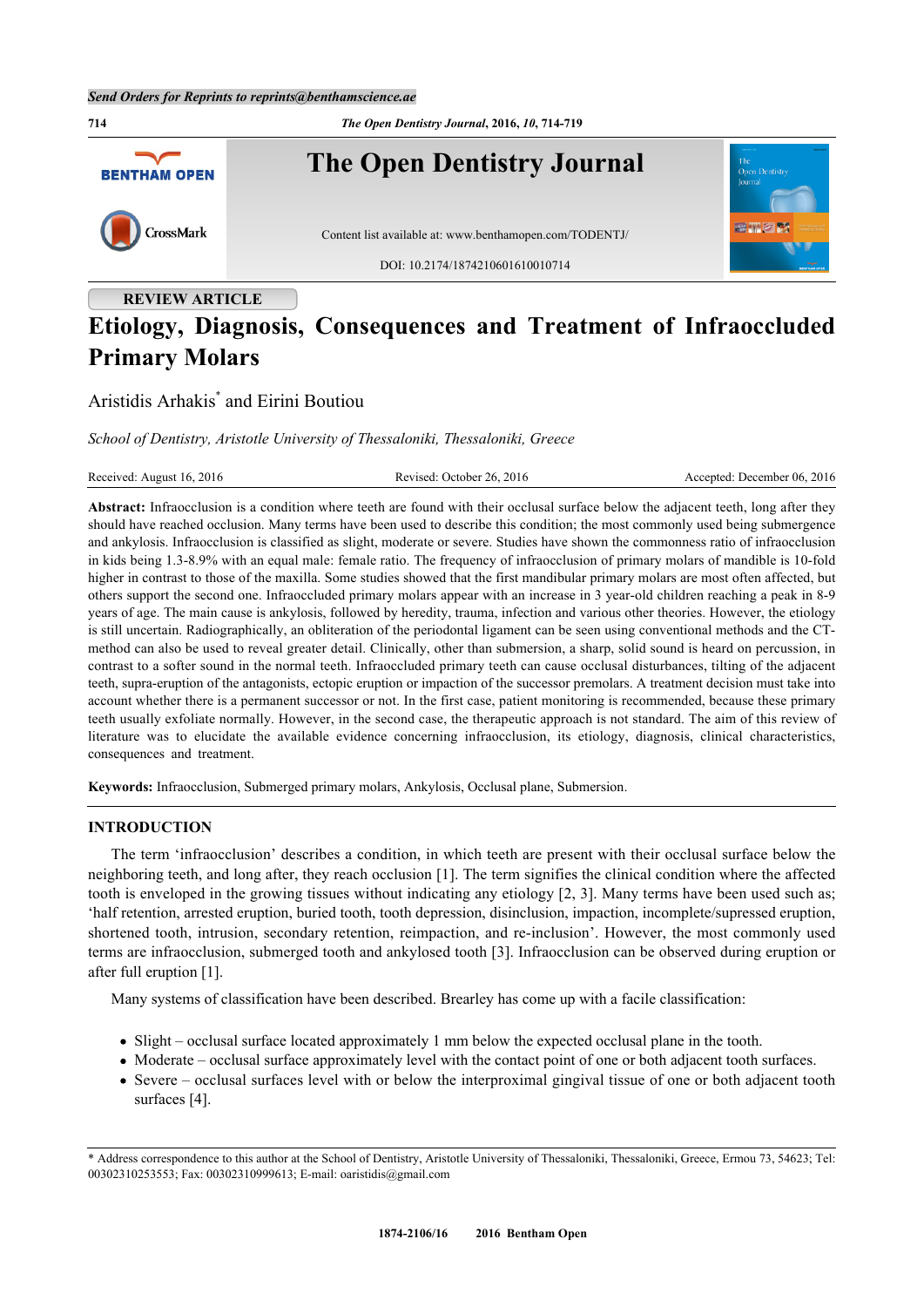There is a decrease in the frequency of infraocclusion in its least pronounced form with age, but a significant increase in the frequency of the moderate form (ages 8-10 years old) and severe form (11-13 years old) [[1\]](#page-4-0). The last category of infra-occlusion affects 2.5–8.3% of all the infra-occluded primary molars [\[2](#page-4-1)]. Studies have shown the commonness proportion of infraocclusion in kids being 1.3-8.9% with an equal occurrence in males and females. Nevertheless, this proportion is reported to be between 18.1- 44% in the siblings of those children [[5\]](#page-4-4).

The most commonly affected teeth are deciduous second molar of mandible, but in other investigations, the primary mandibular first molars appear with an increased rate of infraocclusion. There is no difference in the phenomenon between the left and the right side. The frequency of infraocclusion of primary molars of mandible is 10-fold higher in contrast to those of the maxilla [\[1](#page-4-0), [2](#page-4-1)].

In addition, age-dependence also exists because infraocclusion is closely associated to root resorption due to premolar eruption and the process of normal shedding. This is because the number of infraoccluded primary first molars shows an increase from 3 years of age and the number of infraoccluded primary second molars from 5 years of age, reaching a maximum in 8-9 year-old children. The primary mandibular first molar is more commonly affected in children below 9 years of age. After this age, infraocclusion of the primary second molar predominates [\[3](#page-4-2)].

Submersion is a clinical term describing a tooth depressed below the occlusal plane [[6](#page-4-5)], as normal vertical tooth eruption appears to be inhibited, therefore, the affected teeth appearing to 'submerge' as the adjacent teeth continue to erupt around them [[5\]](#page-4-4).

Another anomaly, which often accompanies infra-occlusion, is called 'ankylosis'. Ankylosis implicates the fusion of cementum to alveolar bone and involves almost all infra-occluded primary molars. Nonetheless, it may also develop subsequent to infra-occlusion. It is possible to happen at any time during eruption and can be a basis for submergence [\[7](#page-4-6)]. Ankylosis of the primary molar to the alveolar bone does not usually occur until after its root resorption begins. If ankylosis occurs earlier, the eruption of adjacent teeth may progress sufficiently for the ankylosed tooth to be far below the normal plane of occlusion and may even be partially covered with soft tissue [[2\]](#page-4-1). The incidence of ankylosis of primary molars is found to be between 1.3 to 38.5 percent [[8\]](#page-4-7). The term "tooth ankylosis" reflects one usual explication for the disability of the teeth to maintain their position level with the neighboring teeth in a growing child. There are not always clinical or histological evidences for ankylosed teeth located below the occlusal plane [[3\]](#page-4-2).

The aim of this review of literature was to elucidate the available evidence concerning infraocclusion of primary molars, its etiology, diagnosis, clinical characteristics, consequences and treatment.

#### **ETIOLOGY**

It is generally agreed that the principal etiology of infraocclusion is ankylosis between the roots of the infraoccluded tooth and the surrounding bone. As a result, the tooth involved remains in a state of static retention, whereas in the adjacent areas, eruption and alveolar growth continue. A patient with one or two ankylosed teeth is more likely to have more in the future. Ankylosis was found in the same family members with no gender difference. This appears to support a theory that the phenomenon follows a familial pattern [\[1](#page-4-0), [6,](#page-4-5) [9](#page-4-8)]. Kurol and Olson (1991) also suggested that 'infraocclusion is a hereditary condition, proposing that it is inherited on a multi-factoria basis, either with polygenic inheritance or controlled by an environmentally-sensitive single gene' [\[10](#page-4-9)]. Although the etiology of infraoccluded teeth is still unclear, the following factors, apart from ankylosis, may cause a tooth to submerge periodontal membrane disorders, disturbed local metabolism, local mechanical trauma, local infection, chemical or thermal irritation, local failure of bone growth, abnormal pressure from the tongue, disturbance in the normal hard tissue resorption and deposition, systemic diseases (congenital syphilis, endocrine disorders *etc*.), heredity, abnormal germ position and direction and lack of space [[11,](#page-4-10) [12\]](#page-4-11).

Traumatic theory proposes that ankylosis can be predisposed by deficiencies or any discontinuity within the periodontal ligament. Ankylosis may be the aftermath of an injury to bone or periodontal ligament causing repercussions in regenerative procedures. However, the local metabolism theory supports that the evanescence of the periodontal ligament follows the root resorption in deciduous teeth. Disruption in local metabolism leads to obliteration of the periodontal ligament first, with the resulting close contact of the bone to the tooth structure allowing union [[13\]](#page-4-12). Age is weakly but significantly correlated with infraocclusion, in comparison with gender, which has no significant relation [\[14](#page-4-13)].

As far as ankylosis is concerned, the exact causes are not yet defined, but several theories have been proposed such as familial pattern, traumatic injury to Hertwig's epithelial root sheath, deficiency in vertical alveolar bone growth,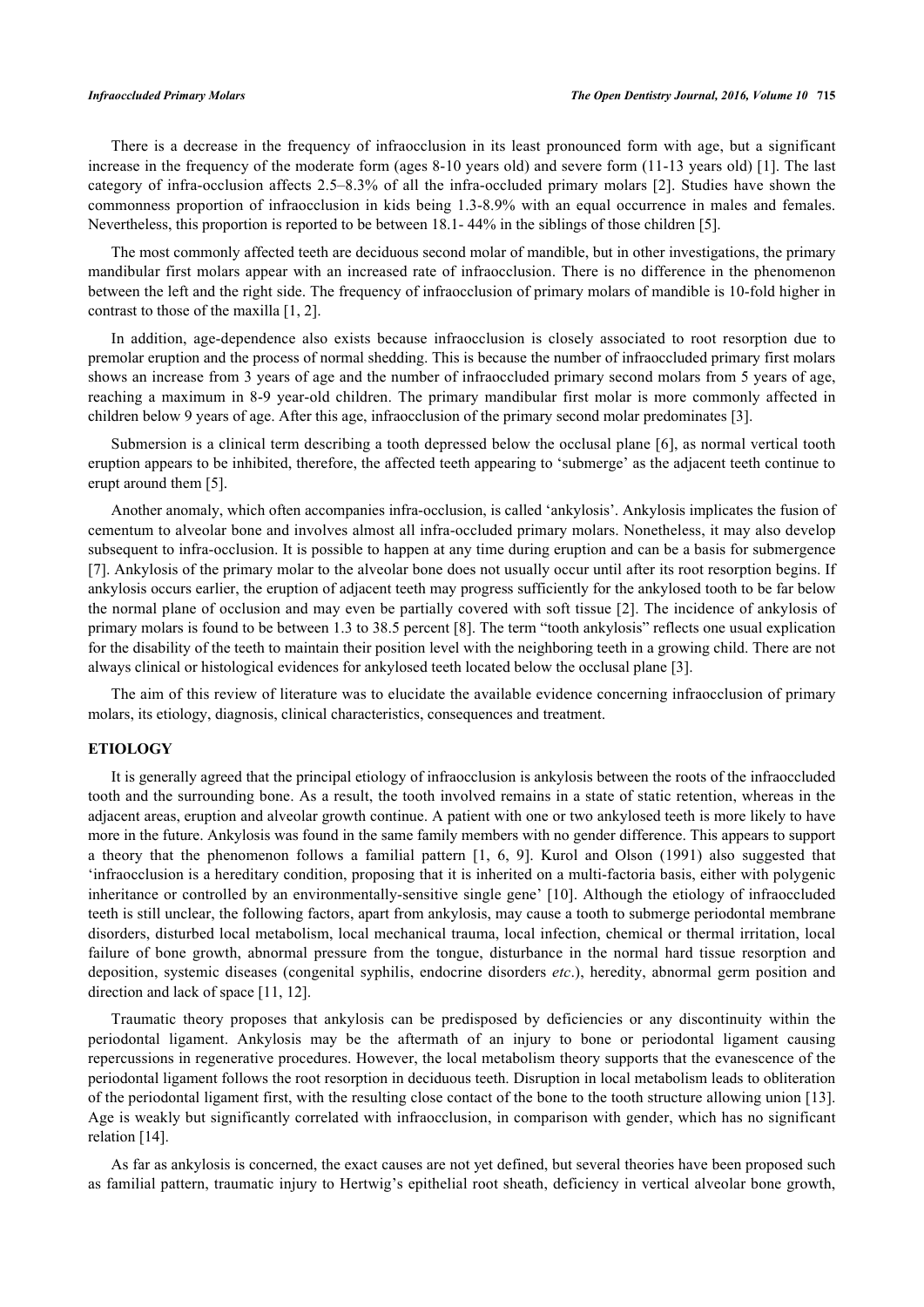localized problems with metabolism and inflammation, localized infection, and chemical or thermal irritations, disturbance in the interaction between normal resorption and the hard tissue repair occurring in primary molars during the eruption of the successor teeth and deficient eruptive force [[13,](#page-4-12) [15](#page-4-14)]. In addition, changes have been reported in the position and appearance of the cell rests of Mallassez within ankylosed primary molars. This distribution of the cell rests has been thought relevant to the subsequent likelihood of the development of ankylosis and resorption [[16\]](#page-4-15).

Finally, the ankylosis of primary molars has been reported to be associated with various anomalies in permanent dentition, like taurodontism of the first permanent molar, the impaction of succedaneous tooth, ectopic eruption of premolars/canine, aplasia of second molars, tipping of the adjacent teeth and increased susceptibility to caries and periodontal disease [\[8](#page-4-7), [17](#page-4-16), [18](#page-4-17)].

#### **RADIOGRAPHIC DIAGNOSIS**

On conventional radiographs, obliteration of the periodontal ligament can usually be demonstrable, but may not appear if the ankylosed area is very small [[2\]](#page-4-1). As the ankylosis progresses, the roots of the impacted teeth become less distinguishable from the surrounding bone because of reduced radiopacity of the roots [[8,](#page-4-7) [15](#page-4-14), [19](#page-4-18)]. Panoramic, occlusal, intraoral periapical radiographs and CT can be used to examine the space between the infraoccluded and the adjacent teeth. CT has been shown to be preferable to the conventional techniques in terms of visualization of the impacted teeth and the localization of the inferior alveolar nerve. For instance, by using CT, possible injury to the inferior alveolar nerve can be prevented during surgical procedures. Moreover, CT can provide significant information about the amount of bone volume for diagnosis and treatment planning [[20](#page-4-19)], while Nasel *et al*. (1999) proposed taking dental magnetic resonance images (MRI) to define the location of the nerve [[21\]](#page-5-0).

#### **CLINICAL DIAGNOSIS**

Clinically, infraocclusion usually convoys ankylosed primary molars, since the condition leaves the deciduous molars at a steady occlusal level, while the adjacent teeth erupt constantly because of the vertical growth of alveolar bone [[8\]](#page-4-7). Ankylosed teeth give out a sharp solid sound on a percussion test in comparison to a cushion sound heard in the normal teeth, however, this relies on subjective assessment and a higher-pitched tone is more likely when at least 20% of the root surface is ankylosed [[15](#page-4-14)]. Thus, it should never be used as a conclusive diagnostic tool of ankylosis. Also, such teeth can present immobility, but only when more than 10% of the root surface is ankylosed. Nevertheless, widespread root resorption on an immovable tooth is very allusive of ankylosis [[22\]](#page-5-1).

#### **HISTOLOGICAL EVIDENCE**

Small or relatively large areas of resorbed root are replaced by cementum and bone in direct connection with the bone of the tooth socket, as well as periodontal ligament remnants that are fibrotic with very few cells, have been observed histologically. Fusion of bone with dentine does not necessarily occur along the entire periphery of an ankylosed tooth. Mucopolysaccharidase activity is essential for the physiological development of the root resorption, during the eruption of the permanent successor. However, such activity is not observable [[8\]](#page-4-7). It has been shown that most ankylosed molars had osteoid tissue deposited in the furcation area with minimal osteoclastic activity [[23,](#page-5-2) [24\]](#page-5-3), while teeth without successors showed ankylosis in the vicinity of the apex [[25\]](#page-5-4).

#### **CONSEQUENCES**

An infraoccluded deciduous tooth can cause developmental anomalies, such as tooth agenesis, microdontia of maxillary lateral incisors, palatal position of maxillary canines, and distal angulation of mandibular second premolars. Furthermore, occlusal disturbances such as tilting of the adjacent teeth lead to reduced dental arch space, especially when severe ankylosis of the second primary molars occurs in early mixed dentition, and supra-eruption of the antagonists [\[14](#page-4-13)]. The most noticeable tipping was observed mesially and distally to an infraoccluded primary mandibular second molar [\[1](#page-4-0)]. Decreased arch length has been shown to occur in 28-43% of cases with submerged primary molars, with mandibular secondary molars being the most common tooth associated with space-loss [[12\]](#page-4-11).

Ectopic eruption or the impaction of the successor premolar, with additional increase in caries and periodontal disease susceptibility are some other manifestations [\[15](#page-4-14), [26](#page-5-5)]. However, according to Dewhurst *et al*. (1997) the infraocclusion of primary deciduous molars does not menace the periodontal tissues of the upcoming first molars [[5\]](#page-4-4).

Retained roots are another possible aftermath of the submerged primary molars, although there is no evidence in the literature to suggest that the retained roots are a detrimental side-effect of infraocclusion [[26\]](#page-5-5).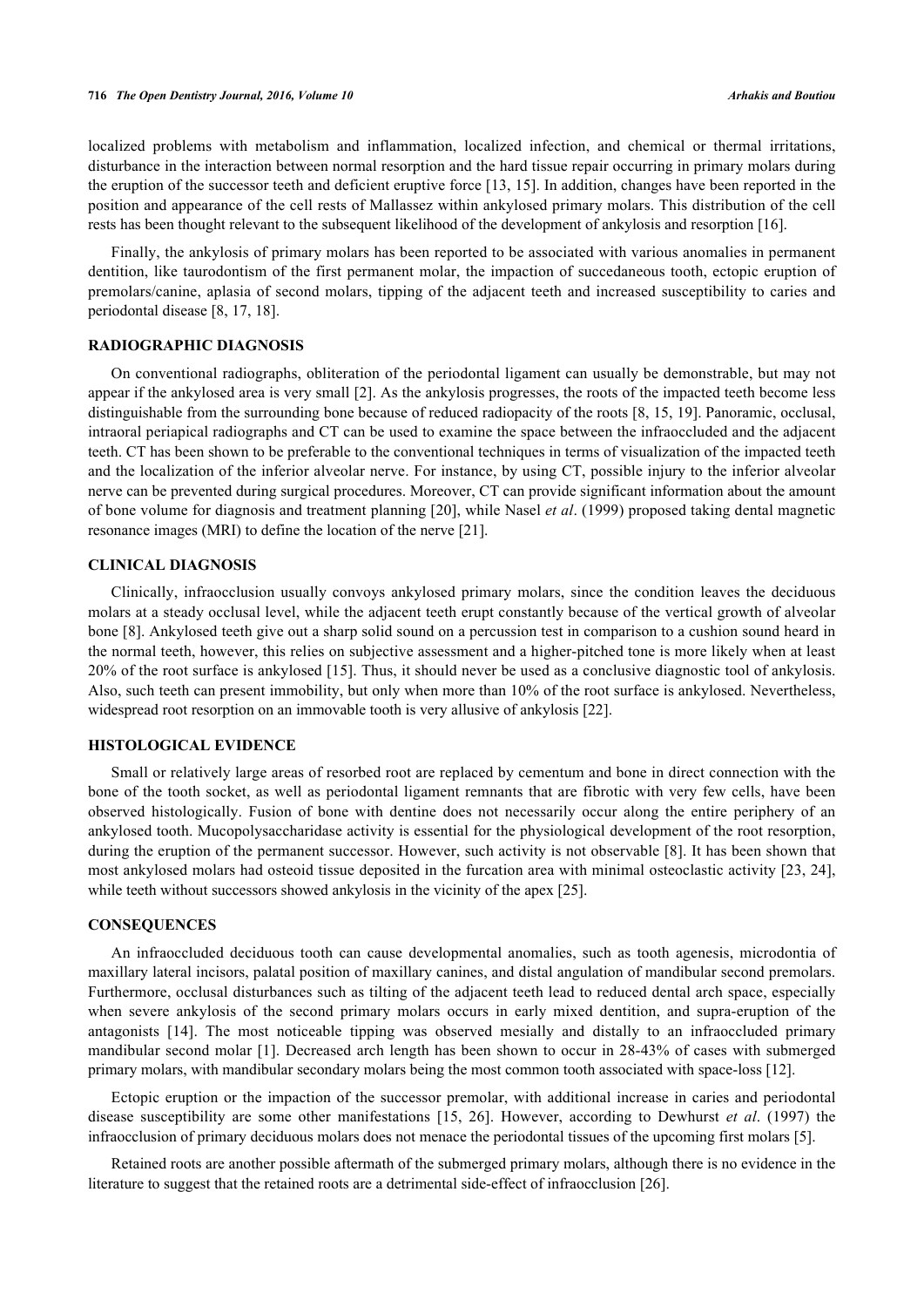The cementoenamel junction (CEJ) alveolar bone distance is shorter than the normal, because the exfoliation of the primary tooth is abnormal followed by the termination of eruption. Therefore, severe ankylosis may harm the alveolar support for the premolar  $[1, 2, 13, 17]$  $[1, 2, 13, 17]$  $[1, 2, 13, 17]$  $[1, 2, 13, 17]$  $[1, 2, 13, 17]$  $[1, 2, 13, 17]$  $[1, 2, 13, 17]$  $[1, 2, 13, 17]$ .

In case of severe submersion, clinical disturbances may include incomplete alveolar process development, lack of normal mesial drift, non-response to orthodontic forces, retained primary teeth with or without a successor and impaction of the successor, a depressed tooth with tipping adjacent teeth, supra-eruption of opposing teeth, lateral open bite and higher frequency of crossbites, but according to Kurol and Thilander, these disturbances have no long-term effects on occlusion [[27\]](#page-5-6). However, Becker and Shochat detected a significant deviation in the dental inter-incisor midline toward the affected side [\[28](#page-5-7)].

#### **TREATMENT OF INFRAOCCLUDED PRIMARY MOLARS WITH SUCCESSOR**

Majority of the cases where premolars exist have been shown to exfoliate normally by the erupting successor, resorbing the roots of the submerged teeth. However extensive bony ankylosis may prevent normal exfoliation, causing future alignment problems. A six-month delay in exfoliation has been described as acceptable in studies, with the degree of infra-occlusion to the extent of the delay. Thus, the first decision to be taken is to determine the time of onset. Kurol *et al*. (1984) recommend watchful waiting and patient observation [\[29](#page-5-8)].

Late onset cases usually are in slight infra-occlusion; hence, the treatment objectives are focused on the exfoliation of the ankylosed primary tooth. Early onset cases are divided into those who are diagnosed early and those diagnosed late. Late diagnoses of early onset conditions are likely to present with tipped adjacent teeth, supra-eruption of the antagonist and therefore, indicate orthodontic intervention followed by extraction [[30](#page-5-9)]. The loss of space by tilted adjacent teeth can be regained by a removable space maintainer [\[26](#page-5-5)].

#### **TREATMENT OF INFRAOCCLUDED PRIMARY MOLARS WITHOUT SUCCESSOR**

Ankylosed primary molars without permanent successors do not exfoliate spontaneously and are also late to be shed [\[14](#page-4-13)]. However, very slow root resorption can be observed in those ankylosed teeth [\[1](#page-4-0)].

A specific association of aplasia of premolars was noted in 17% cases of infra-occluded deciduous molar teeth [[17\]](#page-4-16).

Early prophylactic removal is frequently indicated, after an assessment of root resorption and adjacent periodontal support loss as well as the age of onset. Sidhu *et al*. (2001) proposed that the cases of infraocclusion with aplasia of the permanent successor should be described as unusual cases. Moreover, severe infra-occlusion only affects 2.5-8.3% of all infra-occluded deciduous molars, but has been found specifically to be related to the lack of a permanent successor. Thus, such cases should be approached with special caution [\[2](#page-4-1)], as aplasia can aggravate the progression of infraocclusion. Patient's age, occlusal status, the development and condition of the affected tooth are the factors that should be considered in the therapeutic decision [[27\]](#page-5-6).

If the progression of infraocclusion and root resorption is very slow and the deciduous molar is described as useful, it may be left in the dental arch and used as a natural space maintainer. Occlusal disturbances, caused by progressive infraocclusion, can be prevented by amplifying the coronal height and approximal contacts with bonded materials, however; root resorption can lead to tooth loss. Thus, therapeutic extraction should not be delayed too long due the potential for the risk of additional loss of the alveolar bone. On the other hand, after extraction, a possible orthodontic intervention to close the gap or other possibilities should be considered to close the gap [[29\]](#page-5-8).

On the other hand, an ankylosed deciduous tooth without a succedaneous tooth can remain functional for more than twenty years, especially if slightly submerged, when the crown may be extended vertically by the fabrication of a stainless steel crown or the occlusal addition of posterior composite to re-establish acceptable occlusion, until a more suitable prosthesis can be constructed. Moreover, the placing of a crown preserves the mesiodistal dimension [\[27](#page-5-6)].

#### **CONCLUSION**

Taking all these factors into account, if an infraoccluded or ankylosed primary tooth is observed, it should not be neglected. The ratio of children affected by infraocclusion is not negligible. Early recognition and the appropriate meddling at the right time will make for a much uncomplicated treatment plan with long-standing results.

### **CONFLICT OF INTEREST**

Declared none.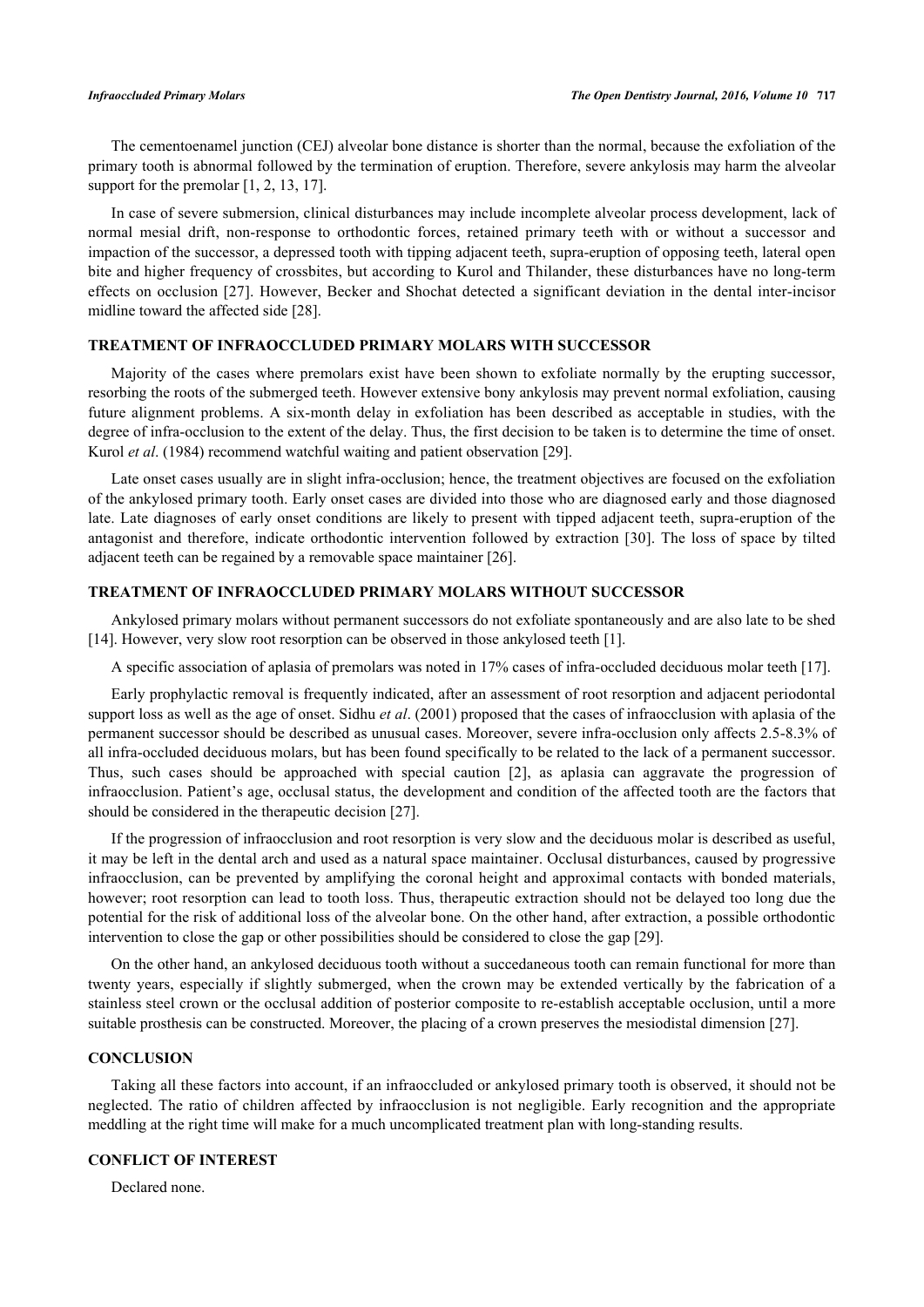#### **ACKNOWLEDGEMENTS**

Declared none.

#### **REFERENCES**

- <span id="page-4-0"></span>[1] Peretz B, Absawi-Huri M, Bercovich R, Amir E. Inter-relations between infraocclusion of primary mandibular molars, tipping of adjacent teeth, and alveolar bone height. Pediatr Dent 2013; 35(4): 325-8. [PMID: [23930630\]](http://www.ncbi.nlm.nih.gov/pubmed/23930630)
- <span id="page-4-1"></span>[2] Sidhu HK, Ali A. Hypodontia, ankylosis and infraocclusion: report of a case restored with a fibre-reinforced ceromeric bridge. Br Dent J 2001; 191(11): 613-6. [PMID: [11770947\]](http://www.ncbi.nlm.nih.gov/pubmed/11770947)
- <span id="page-4-2"></span>[3] Kurol J. Infraocclusion of primary molars: an epidemiologic and familial study. Commun Dent Oral Epidemiol 1981; pp. 94-102.
- <span id="page-4-3"></span>[4] Brearley LJ, McKibben DH Jr. Ankylosis of primary molar teeth. I. Prevalence and characteristics. ASDC J Dent Child 1973; 40(1): 54-63. [PMID: [4567389\]](http://www.ncbi.nlm.nih.gov/pubmed/4567389)
- <span id="page-4-4"></span>[5] Dewhurst SN, Harris JC, Bedi R. Infraocclusion of primary molars in monozygotic twins: report of two cases. Int J Paediatr Dent 1997; 7(1): 25-30.

[\[http://dx.doi.org/10.1111/j.1365-263X.1997.tb00269.x\]](http://dx.doi.org/10.1111/j.1365-263X.1997.tb00269.x) [PMID: [9524468](http://www.ncbi.nlm.nih.gov/pubmed/9524468)]

- <span id="page-4-5"></span>[6] Karacay S, Guven G, Basak F. Treatment of space loss caused by submerged maxillary second primary molar. J Indian Soc Pedod Prev Dent 2007; 25(1): 36-8. [\[http://dx.doi.org/10.4103/0970-4388.31988](http://dx.doi.org/10.4103/0970-4388.31988)] [PMID: [17456966](http://www.ncbi.nlm.nih.gov/pubmed/17456966)]
- <span id="page-4-6"></span>[7] Albers DD. Ankylosis of teeth in the developing dentition. Quintessence Int 1986; 17(5): 303-8. [PMID: [3460109\]](http://www.ncbi.nlm.nih.gov/pubmed/3460109)
- <span id="page-4-7"></span>[8] Suprabha BS, Pai SM. Ankylosis of primary molar along with congenitally missing first permanent molar. J Indian Soc Pedod Prev Dent 2006; 24(Suppl. 1): S35-7. [PMID: [16891750\]](http://www.ncbi.nlm.nih.gov/pubmed/16891750)
- <span id="page-4-8"></span>[9] Rasmussen P, Kotsaki A. Inherited primary failure of eruption in the primary dentition: report of five cases. ASDC J Dent Child 1997; 64(1): 43-7. [PMID: [9096818\]](http://www.ncbi.nlm.nih.gov/pubmed/9096818)
- <span id="page-4-9"></span>[10] Kurol J, Olson L. Ankylosis of primary molarsa future periodontal threat to the first permanent molars? Eur J Orthod 1991; 13(5): 404-9. [\[http://dx.doi.org/10.1093/ejo/13.5.404\]](http://dx.doi.org/10.1093/ejo/13.5.404) [PMID: [1748189](http://www.ncbi.nlm.nih.gov/pubmed/1748189)]
- <span id="page-4-10"></span>[11] Chen HS, Lieu JD. An unusual primary first molar impaction associated with a supernumerary tooth. Case report. Aust Dent J 1993; 38(4): 277-9.

[\[http://dx.doi.org/10.1111/j.1834-7819.1993.tb05496.x\]](http://dx.doi.org/10.1111/j.1834-7819.1993.tb05496.x) [PMID: [8216034](http://www.ncbi.nlm.nih.gov/pubmed/8216034)]

- <span id="page-4-11"></span>[12] Douglass J, Tinanoff N. The etiology, prevalence, and sequelae of infraclusion of primary molars. ASDC J Dent Child 1991; 58(6): 481-3. [PMID: [1783699\]](http://www.ncbi.nlm.nih.gov/pubmed/1783699)
- <span id="page-4-12"></span>[13] Nirmala SV, Sandeep C, Sivakumar N, Babu MS, Lalitha V. Agenesis of premolar associated with submerged primary molar and a supernumerary premolar: An unusual case report. Contemp Clin Dent 2012; 3(Suppl. 1): S99-S102. [\[http://dx.doi.org/10.4103/0976-237X.95116](http://dx.doi.org/10.4103/0976-237X.95116)] [PMID: [22629079\]](http://www.ncbi.nlm.nih.gov/pubmed/22629079)
- <span id="page-4-13"></span>[14] Hvaring CL, Øgaard B, Stenvik A, Birkeland K. The prognosis of retained primary molars without successors: infraocclusion, root resorption and restorations in 111 patients. Eur J Orthod 2014; 36(1): 26-30. [\[http://dx.doi.org/10.1093/ejo/cjs105\]](http://dx.doi.org/10.1093/ejo/cjs105) [PMID: [23314329](http://www.ncbi.nlm.nih.gov/pubmed/23314329)]
- <span id="page-4-14"></span>[15] Parisay I, Kebriaei F, Varkesh B, Soruri M, Ghafourifard R. Management of a severely submerged primary molar: a case report. Case Rep Dent 2013; 2013: 796242. [\[http://dx.doi.org/10.1155/2013/796242](http://dx.doi.org/10.1155/2013/796242)]
- <span id="page-4-15"></span>[16] Koyoumdjisky-Kaye E, Steigman S. Ethnic variability in the prevalence of submerged primary molars. J Dent Res 1982; 61(12): 1401-4. [\[http://dx.doi.org/10.1177/00220345820610120401\]](http://dx.doi.org/10.1177/00220345820610120401) [PMID: [6960043](http://www.ncbi.nlm.nih.gov/pubmed/6960043)]
- <span id="page-4-16"></span>[17] Winter GB, Gelbier MJ, Goodman JR. Severe Infra-occlusion and failed eruption of deciduous molars associated with eruptive and developmental disturbances in the permanent dentition: a report of 28 selected cases. Br J Orthod 1997; 24(2): 149-57. [\[http://dx.doi.org/10.1093/ortho/24.2.149\]](http://dx.doi.org/10.1093/ortho/24.2.149) [PMID: [9218113](http://www.ncbi.nlm.nih.gov/pubmed/9218113)]
- <span id="page-4-17"></span>[18] de-la-Rosa-Gay C, Valmaseda-Castellón E, Costa-Codina X, Gay-Escoda C. Infraclusion of primary molars: reports of cases. ASDC J Dent Child 1998; 65(1): 47-51. [PMID: [9559086\]](http://www.ncbi.nlm.nih.gov/pubmed/9559086)
- <span id="page-4-18"></span>[19] Mancini G, Francini E, Vichi M, Tollaro I, Romagnoli P. Primary tooth ankylosis: report of case with histological analysis. ASDC J Dent Child 1995; 62(3): 215-9. [PMID: [7560370\]](http://www.ncbi.nlm.nih.gov/pubmed/7560370)
- <span id="page-4-19"></span>[20] Kırzıoḡlu Z, Karayılmaz H, Baykal B. Value of Computed Tomography (CT) in Imaging the Morbidity of Submerged Molars: A Case Report. Eur J Dent 2007; 1(4): 246-50.